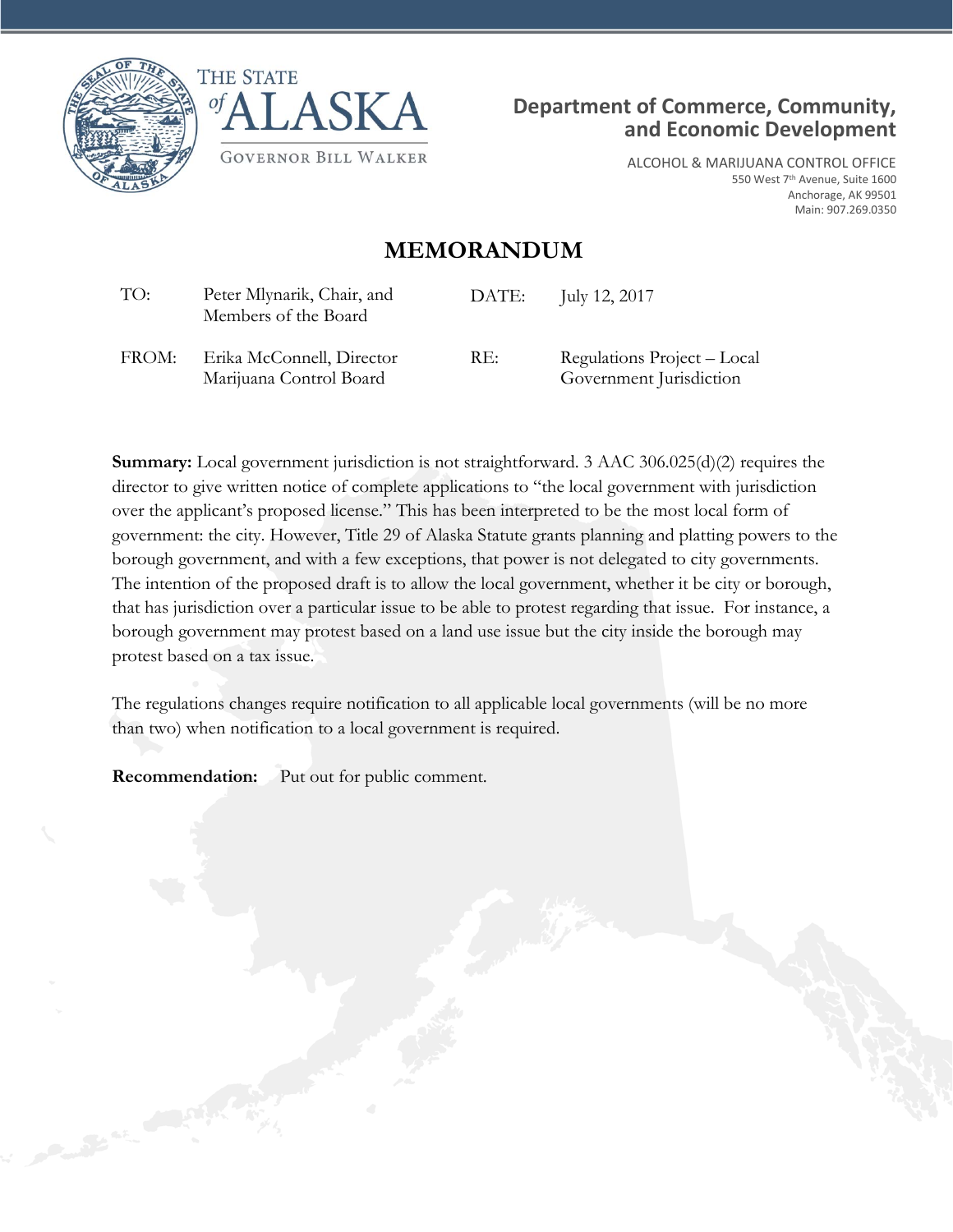## MCB Draft Regulation: **Local Government Jurisdiction**

(Words in **boldface and underlined** indicate language being added; words [CAPITALIZED AND BRACKETED] indicate language being deleted.)

3 AAC 306.025(d) is amended to read:

(d) When the director receives an application for a marijuana establishment license, the director shall determine if the application is complete. Any application for a marijuana establishment license that the director receives without the application fee is incomplete. If the director determines the application is complete, the director shall immediately give written notice to**[;]**

(1) the applicant;

(2) **each local government** [THE LOCAL GOVERNMENT] with jurisdiction over the applicant's proposed licensed premises.

(3) the community council if the proposed licensed premises are located within the boundary of a community council established by municipal charter or ordinance; and

(4) any nonprofit community organization that has requested notification in writing.

3 AAC 306.035(c)(2) is amended to read:

3 AAC 306.035 (c) If the director determines that the renewal application is complete, the director shall give written notice of a renewal application to

(1) the applicant;

(2) **each local government with jurisdiction over the applicant's proposed licensed premises** [IN THE AREA IN WHICH THE APPLICANT'S PROPOSED LICENSED PREMISES ARE LOCATED].

(3) the community council if the proposed licensed premises are located within the boundary of a community council established by municipal charter or ordinance; and